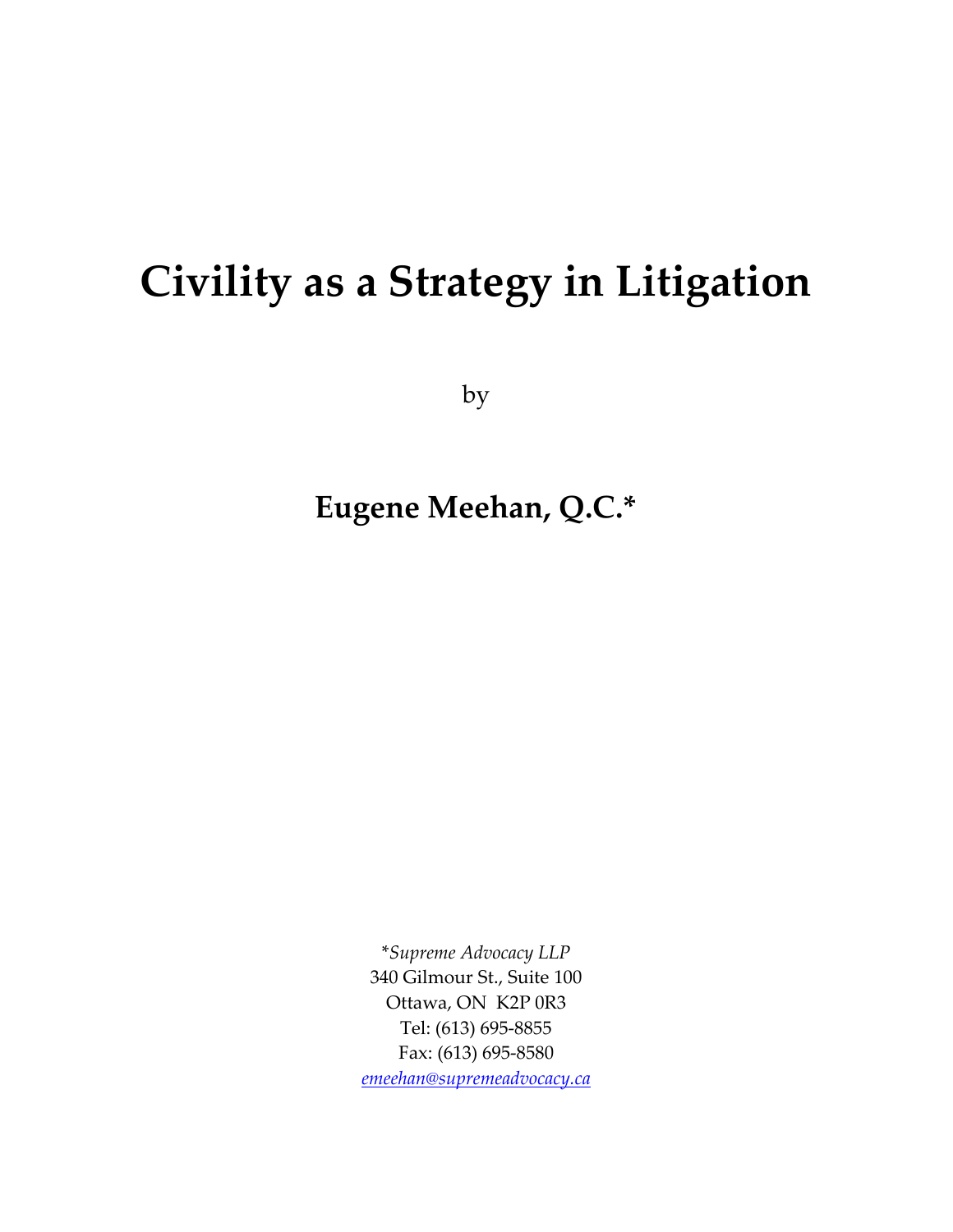| <b>Contents</b> |
|-----------------|
|-----------------|

| 3. Trying to legislate civility is impossible - not to mention impractical 3 |
|------------------------------------------------------------------------------|
|                                                                              |
|                                                                              |
|                                                                              |
| No. 1: To most judges bad behaviour makes bad advocacy 4                     |
|                                                                              |
|                                                                              |
|                                                                              |
|                                                                              |
|                                                                              |
|                                                                              |
|                                                                              |
|                                                                              |
|                                                                              |
|                                                                              |
|                                                                              |
| .16                                                                          |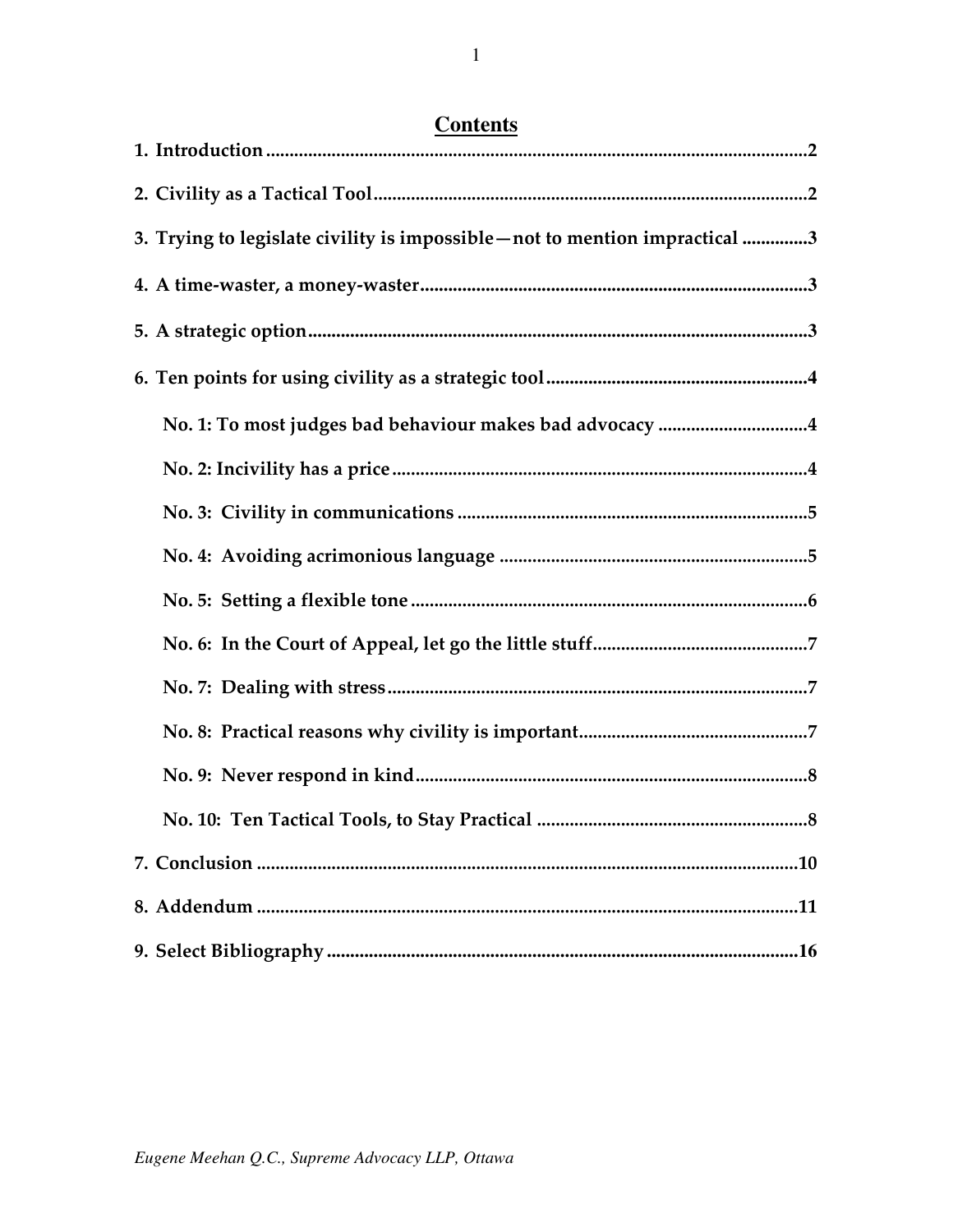## <span id="page-2-0"></span>**1. Introduction\***

Our profession is an adversarial profession, and gladiators for justice do not always follow the motto in the movie Gladiator: "Strength and honour". **Some lawyers use litigation as a flamethrower.**

Every one of us personally knows lawyers who, given a choice, we'd rather be smacked across our heads with an annotated *Constitution* for two days straight than be snowed-in with them in a remote cabin for a weekend.

The bottom line is: there are some people you simply will not be able to change. What you can change is your attitude in dealing with such people, and also your strategy in dealing with such people.

## <span id="page-2-1"></span>**2. Civility as a Tactical Tool**

The adversarial nature of the legal system directs lawyers to a radical kind of individualism in a contest to trump rights. This context can foster patterns of discourteous, thoughtless, and rude behaviour towards one another:

- the talking down (by a senior lawyer to an opposite junior lawyer: "You're not a partner there yet?")
- the belittling (the lawyer on the other side says "How are articles going?")
- the sexist behaviour ("Are you the lawyer or his secretary?")
- the threats ("If you don't do XYZ by Friday, I'll report you to the Law Society.")
- the over-your-head game (calling someone "higher" up in your firm)
- during discoveries the constant interrupting, bickering, answering for the witness, and the continual and deliberately evasive "I'll take that under advisement"
- the satisfaction-of-undertakings document dump on a Friday at 4:50 p.m.
- the service on your receptionist-on-her-way-out-the-door at 4:55 p.m. (so you get it the following Monday)
- the 2-page letter attacking you personally, copied to your client, copied to his client (or trying to be clever, attacking your legal assistant personally)
- being told that the other sides' response to my court motion was to "F\_\_\_ off."

<sup>\*</sup>Ideas for this paper taken from writer's personal experience and other material, including in *Select Bibliography*, and in quotes from other material therein.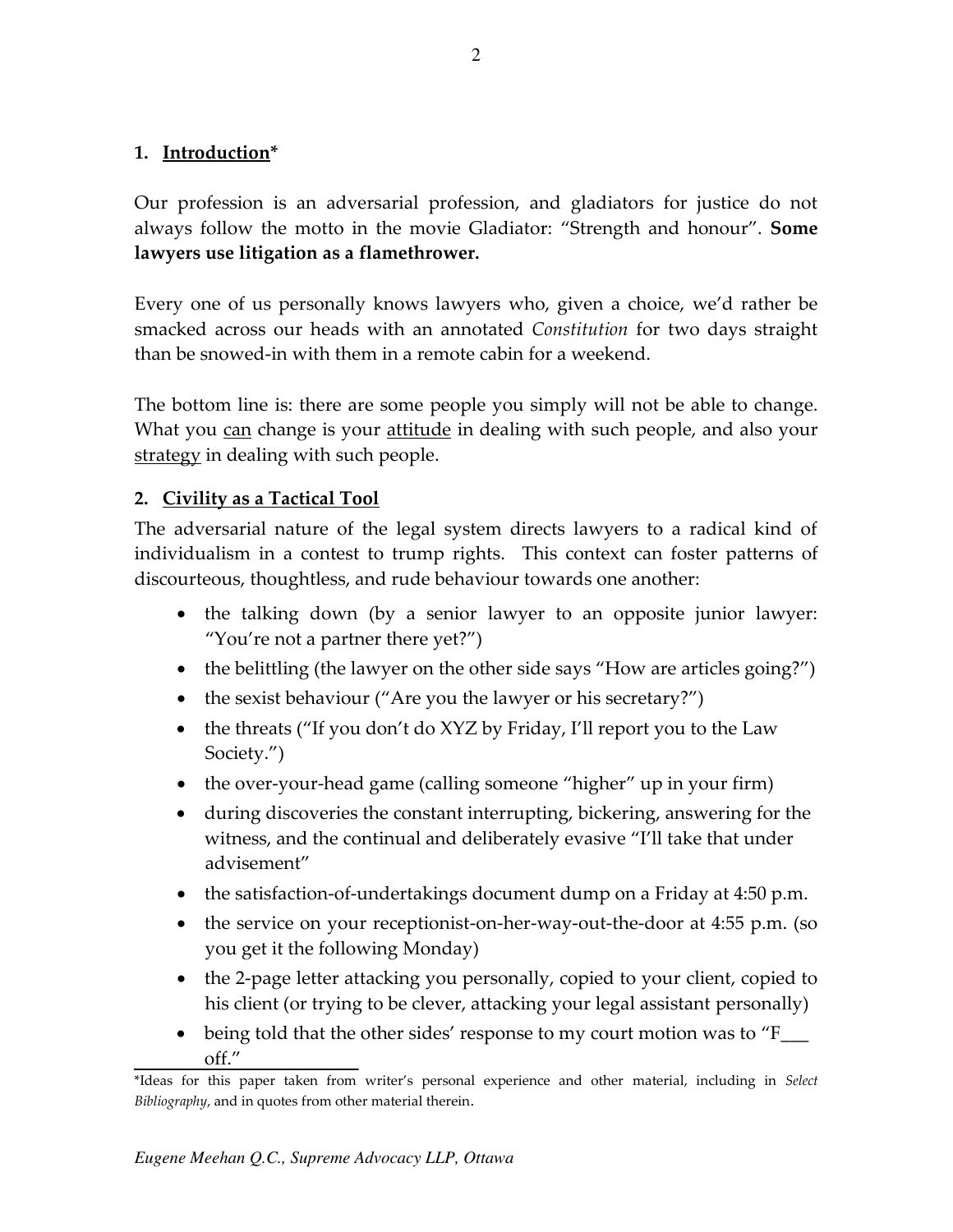One judge has recently written that the problem is exacerbated by:

- lawyers telling clients only what they want to hear
- clients shopping their cases, and being told how and when they'll succeed, instead of risks
- lawyers ("many" the judge says) believing the hallmark of the adversarial system is keeping relevant information from the other side for as long as possible
- lawyers who take the position " I won't cooperate until the *Rules* say I have to" or whose attitude is "*You'll have to drag it out of me*".

# <span id="page-3-0"></span>**3. Trying to legislate civility is impossible—not to mention impractical**

I suggest that instead of thinking of civility as something that must be regulated or that will come naturally, that we rather think of civility and courtesy strategically, as tools.

Sincere civility is the expression of a state of mind, a sign of character and personality. But more significantly, civility is a tactical tool all too often overlooked by lawyers. The practice of civility is usually undertaken on the basis of individual lawyers voluntarily restraining their impulses in favour of the greater good. But seen another way, however, civility is an inherent component of any legal strategy: in the same way that **good oratory is a good person speaking well, so good lawyering is a good person acting well.**

# <span id="page-3-1"></span>**4. A time-waster, a money-waster**

A common objection to civility is that it diminishes advocacy for the client. Yet, the reality is that incivility disserves the client because it wastes time and energy. Billable hours that should be spent working on the case are wasted by working the opposing counsel over.

An English proverb says: "the robes of lawyers are lined with the obstinacy of clients." In the writer's experience, the obstinacy of one lawyer lines the pockets of another—and the escalating tensions are matched by escalating fees.

# <span id="page-3-2"></span>**5. A strategic option**

Don't be civil because it's the proper thing to do. Be civil because it's the strategic thing to do.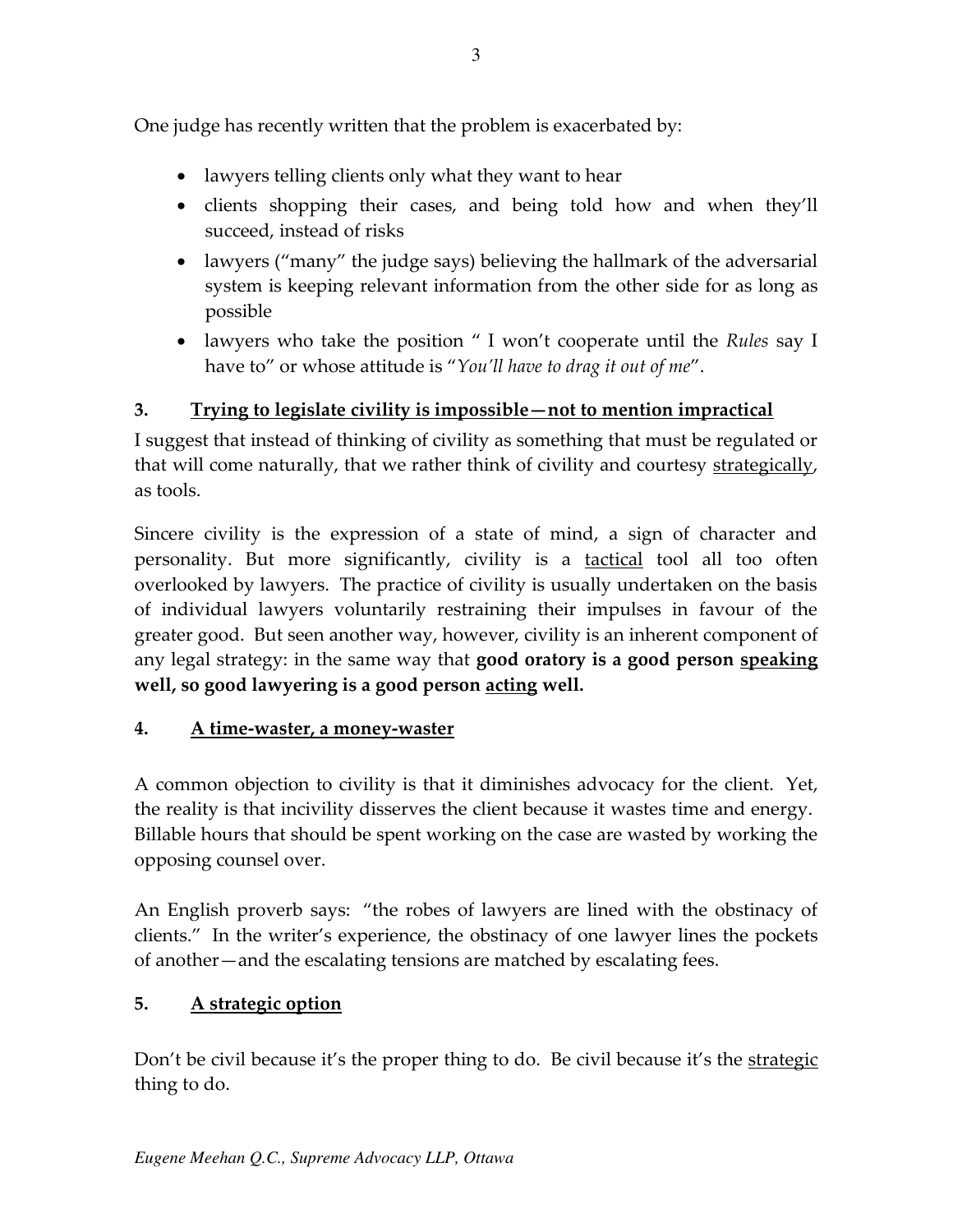# <span id="page-4-0"></span>**6. Ten points for using civility as a strategic tool**

# <span id="page-4-1"></span>**No. 1: To most judges bad behaviour makes bad advocacy**

Belligerent and discourteous behaviour in the eyes of strong judges is not persuasive. In fact, discourtesy in delivery can undermine an otherwise strong argument.

Points are won by being personally attacked, and you standing your ground, saying little or nothing, and instead of responding to the attack, responding only to the issues.

Judges know some people blow out other people's candles so theirs burn a little brighter. Remember: **judges are just lawyers with a whistle**—they know what it's like to be a lawyer.

# <span id="page-4-2"></span>**No. 2: Incivility has a price**

The principles of civility may not have the force of law, but a decision indicates that advocates who prefer Rambo-style intimidation eventually do so at their peril.

In the (January 15, 2010) case of *1013952 Ontario Inc. et al v. Sakinofsky, Rosso, Lawyers Professional Indemnity Company, et al,* the Ontario Superior Court gave a costs order of \$25,000 (inclusive of fees, disbursements, and GST) on the basis that "substantial indemnity costs are reserved for cases in which the court demonstrates its disapproval of the party's conduct", concluding "this is one of those rare cases".

The motions court judge (Regional Senior Madam Justice H. M. Pierce) made the following points:

- Mr. Russo (a law clerk at a law firm) filed an affidavit exceeding 40 pages, replete with scandalous allegations about the behaviour and personal life of the solicitor, Sakinofsky
- Also alleged Mr. Gouveia [the firm's articling student] was complicit in Sakinofsky's alleged failure to practise professionally
- The inclusion of irrelevant and scandalous material in the record had the effect of greatly lengthening the proceeding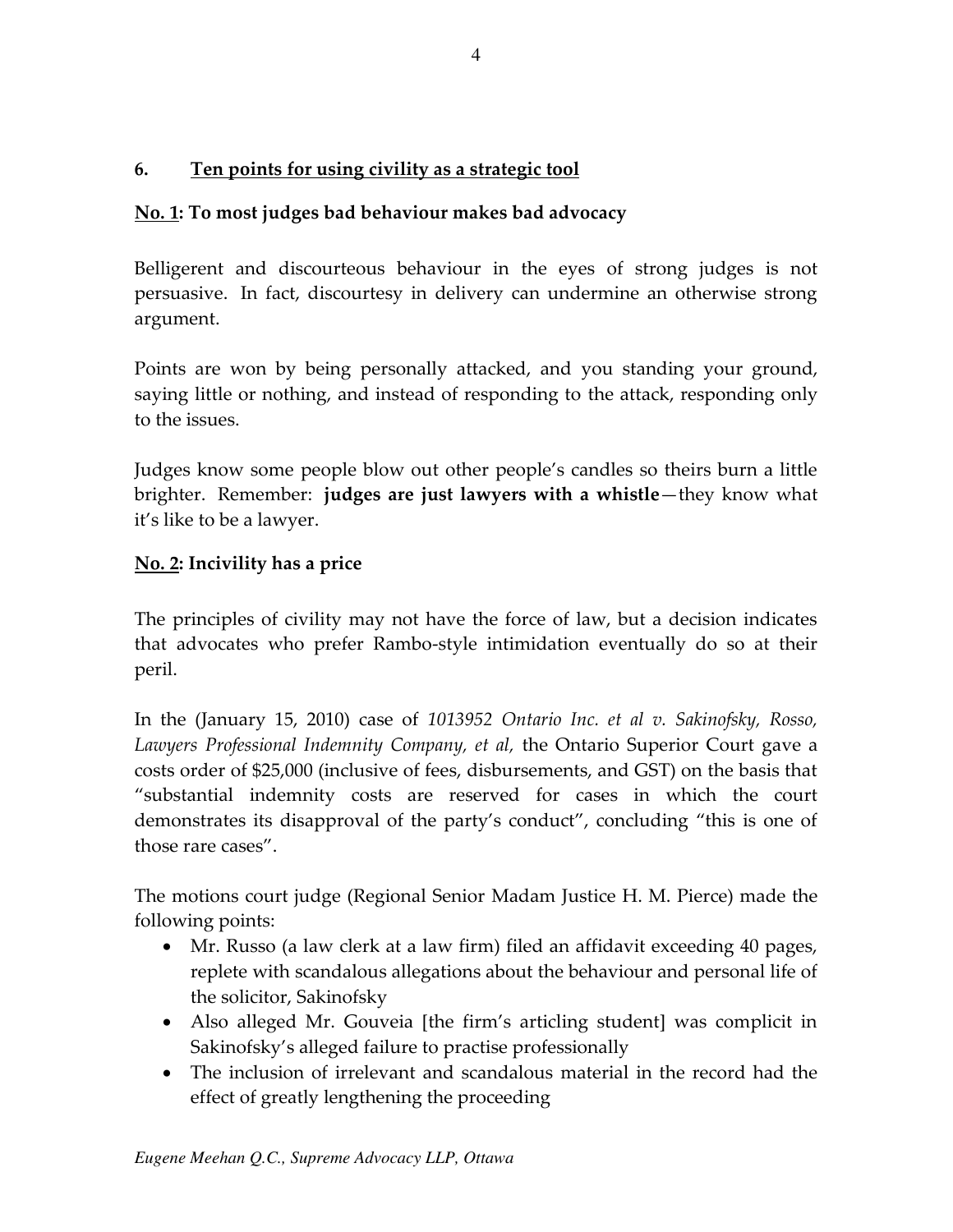- It maligned the professional reputations of both Sakinofsky and Gouveia
- It is reprehensible to make irrelevant and scandalous allegations against a lawyer in a public record and persist in these allegations even when they have been rejected by the court
- "A lawyer's reputation is delicate. He or she works for a lifetime to establish it. It can be shattered in a moment by careless or vengeful pleading…"
- "The reputation of a lawyer for integrity is fundamental to his ability to earn a living in a practice. It is his calling card in the community. When a lawyer's reputation is damaged, so too is the personal credibility he brings to the court…

And in *Deveau v. Fawson Estate*, 2013 N.S.C.A. 54:

- \$3250 costs payable by a lawyer personally
- for "...habitual failure to respond or acknowledge reasonable requests from opposing counsel; …. failure to communicate with the court; … filing of an affidavit that does not meet the basic requirements of the *Rules* or the law of evidence…"

# <span id="page-5-0"></span>**No. 3: Civility in communications**

Every communication with opposing counsel can be an opportunity for employing strategic civility. Lawyers have long memories—judges too. Civility frames common expectations about trust and respect in seeking resolutions through dialogue.

As one lawyer said, without mutual confidence, there cannot be an effective meeting of the minds as a way to resolve social disputes and problems. Lawyers often wind up talking past each other or sinking to the lowest common denominator to strike a short term advantage. What's ultimately important, and ultimately strategic, is doing what is right regardless of the circumstances and not being deliberately distracted from your goal by what the other side does.

# <span id="page-5-1"></span>**No. 4: Avoiding acrimonious language**

Do not attribute bad motives or improper conduct to opposing counsel unless it is relevant to the issue at hand and even then only when well-founded and provable.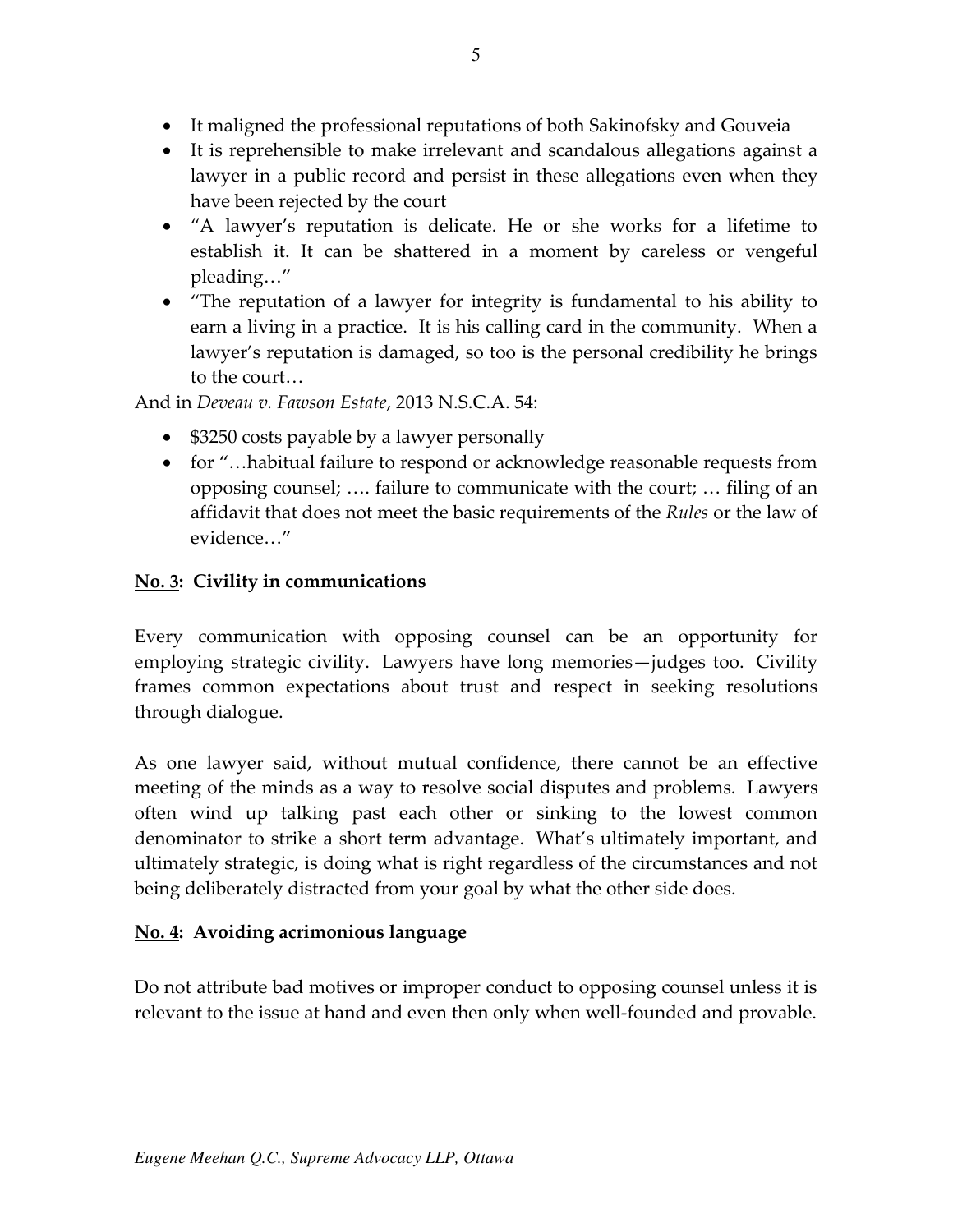In Ontario the matters which formed the largest class of claims made against lawyers are from categories such as libel and slander allegations by lawyers against lawyers, claims that counsel should pay the costs of proceedings personally and claims arising from a breakdown in the solicitor/client relationship.

For example, the following letter cc'd to the other side's client may be defamatory:

"I notice that you have still not delivered a Statement of Defence on behalf of [ ]. My friendly advice to you is that you are being negligent.

I do not wish to take advantage of your apparent lack of knowledge. I will give you one last chance and give you some homework to do. Please refer to Rule 16.08 of the Rules of Civil Procedure and to any textbook on Civil Procedure on service of court process. You will no doubt realize that your insistence on "personal service" is in error.

The letter you wrote me copied to your client misrepresents what happened to the point of untruthfulness.

In any case you must deliver the Statement of Defence on or before [ ]. If you fail to do so, you may regret the consequences."

# <span id="page-6-0"></span>**No. 5: Setting a flexible tone**

Make efforts to avoid scheduling conflicts. Agree to reasonable requests for scheduling changes. Do not attach unfair conditions. Remember: what goes around comes around. **You smack someone today, you'll get smacked later.**

When consistent with your client's interests, co-operate with opposing counsel in an effort to avoid litigation and resolve litigation that has already commenced.

Return telephone calls and answer correspondence promptly. Not because that's the proper thing to do but because the other lawyer, her client, your client, will report you to the Law Society. That means, even when you're vindicated, you have to respond to that complaint letter from the Law Society in a proper, full, and therefore time-consuming way.

Don't deliberately schedule the service of papers to cause disadvantage to your opposite number. Do not use any aspect of the litigation process, including discovery and motion practice, as a means of harassment or for the purpose of unnecessarily prolonging litigation or increasing litigation expenses.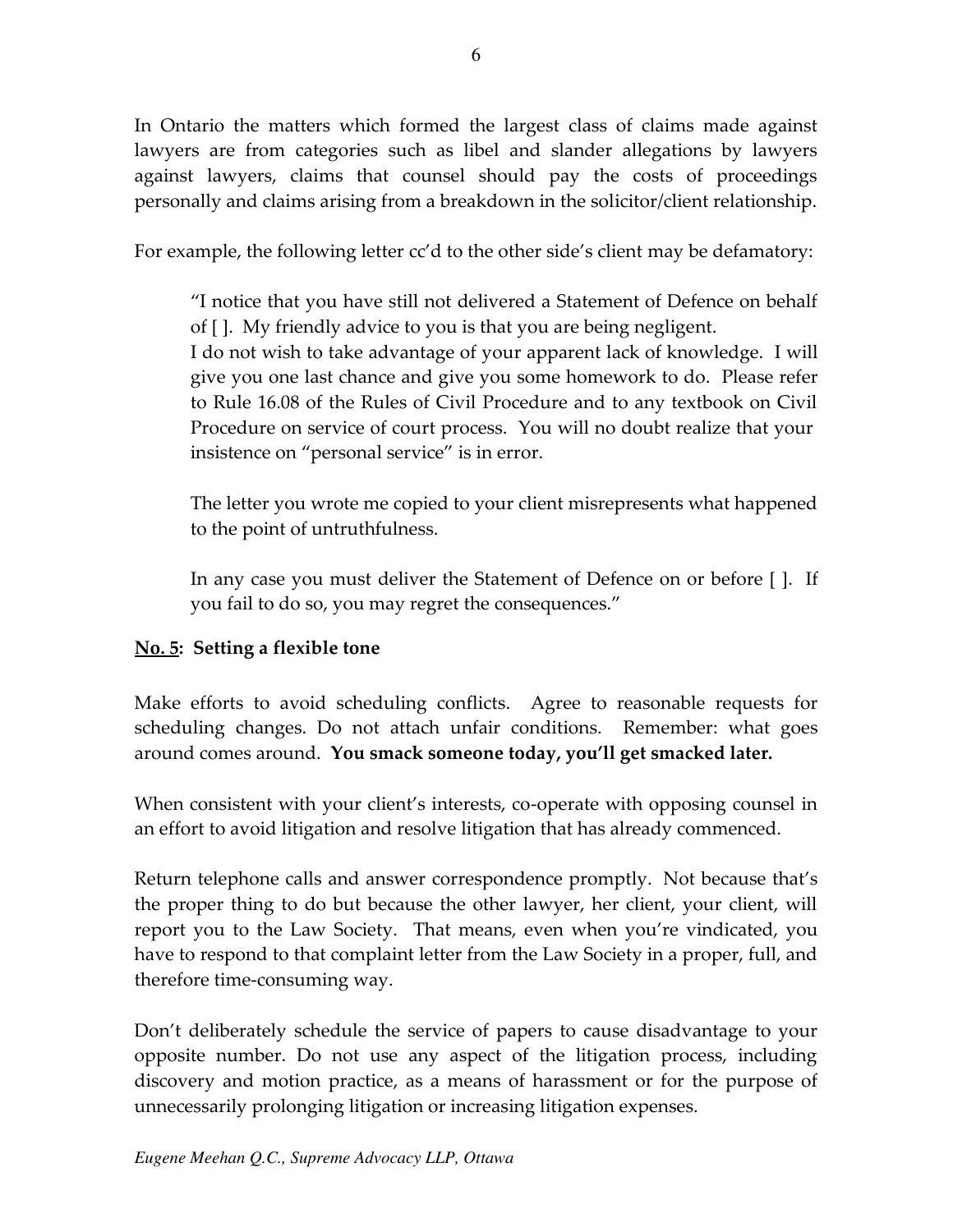# <span id="page-7-0"></span>**No. 6: In the Court of Appeal, let go the little stuff**

Minor misstatements of the law or facts by the Court below aren't going to win your appeal. Don't set out just to whack the Court or judge below, rather identify major mistakes and criticise the rationale of the lower court's decision.

Don't whack the other side either - use courtesy. Advice given to Ed Bayda, former Chief Justice of Saskatchewan, during his first summer job (selling "waterless" cooking pots door to door): "**People buy things from people they like**."

## <span id="page-7-1"></span>**No. 7: Dealing with stress**

Much has been written about how stressful the practice of law has become. One of the most effective ways of handling stress is simply to avoid creating unnecessarily stressful interactions with colleagues. Strategic friendliness is a way of doing this. Instead of wasting time trying to think of how best to create a detriment to the other side, consider what one lawyer has termed an "ethic of care" which is described as "considering the needs of all the parties involved as well as their relationships and attempting to find a solution that will satisfy everyone, rather than selecting a winner and a loser."

## <span id="page-7-2"></span>**No. 8: Practical reasons why civility is important**

**The harder you argue, the less persuasive you are.** The more you press, the more you hype, and the more you urge, the more sales resistance you create and the more you start to sound like the guy from *Fred's Water Beds* on Saturday night TV.

Real persuasion takes place when the reader thinks the conclusion is his or her <u>own</u> idea. Your job as an advocate is to help the judge find the right ideas herself that will lead her to decide the case your way. **Offer a reasoned solution to the judge instead of arguing**: here's why I am right and here's why you the judge must agree with me. The "I'm always right" technique doesn't work with my 10 year old, why expect it to work with a 50 year old? **Change your overall strategy over to the following: here's the problem, but here's also a reasoned solution. It works better - and you'll win more.**

One lawyer has written that the most important trick about good advocacy is the trick of abandoning trickery. You can be the greatest legal orator the legal system has known, but if you're not credible it simply doesn't work. A child can win an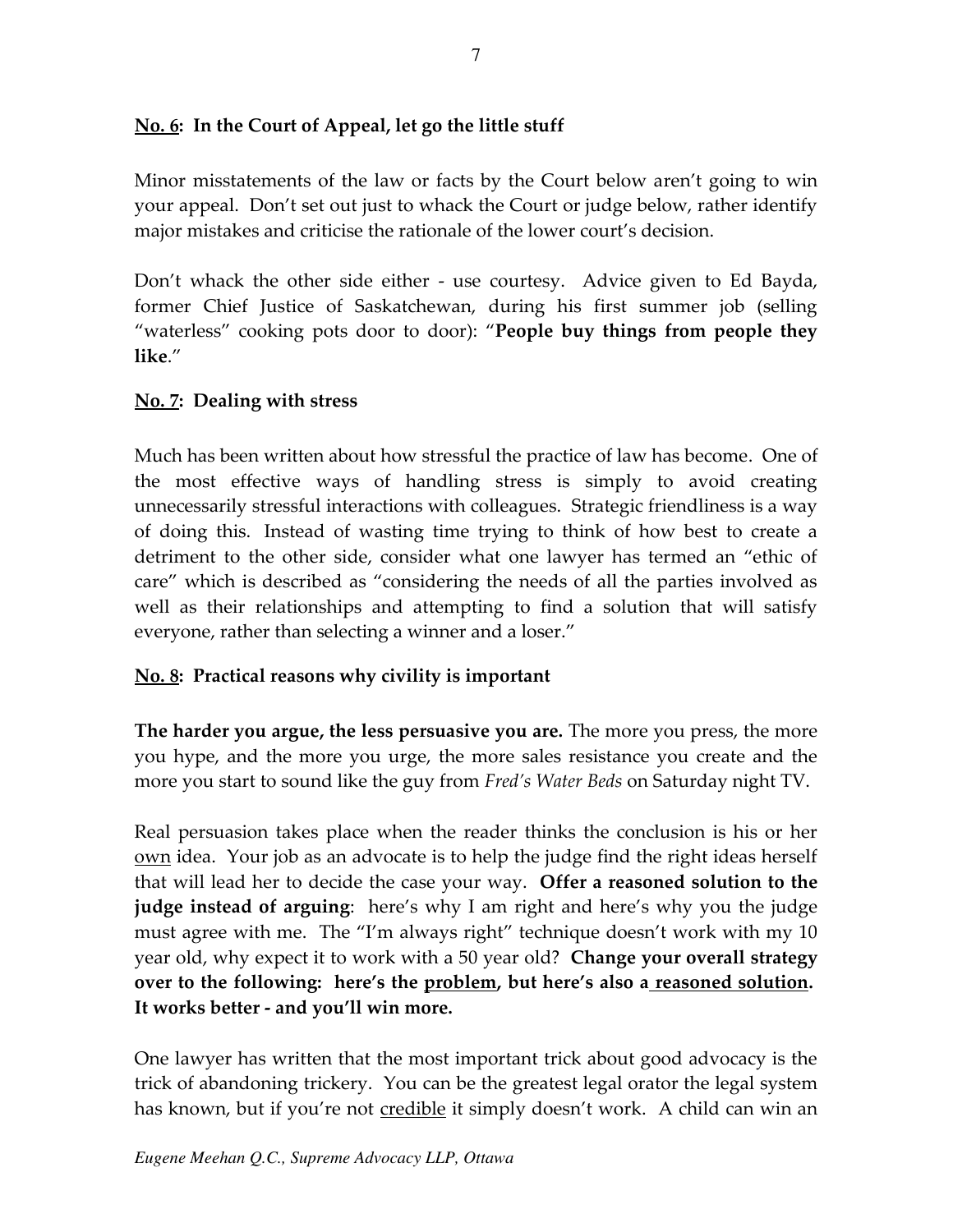argument with very simple language that innocently reveals the truth, or innocently reveals the logic. People win arguments because they are believed.

#### <span id="page-8-0"></span>**No. 9: Never respond in kind**

As difficult as this may be, never resort to similar conduct, you open yourself to counter-charges or worse, damage your own credibility. Make a practice of preparing yourself in advance of the next communication and anticipate the situation. This will allow you to control your emotions and responses.

Remember the two Pig Rules:

**Pig Rule # 1**: **Never wrestle with a pig—you only get dirty; and the pig enjoys it**.



**Pig Rule # 2**: **Never try to teach a pig to dance – it wastes your time; and it only annoys the pig.** 



<span id="page-8-1"></span>**No. 10: Ten Tactical Tools, to Stay Practical** 

Prepare yourself strategically for confrontations with incivility.

Ten tactical tools to respond to incivility:

1. when opposing counsel insults or baits you in telephone conversations simply inform him/her that unless they agree to be civil, all future communications must be in writing.

*Eugene Meehan Q.C., Supreme Advocacy LLP, Ottawa*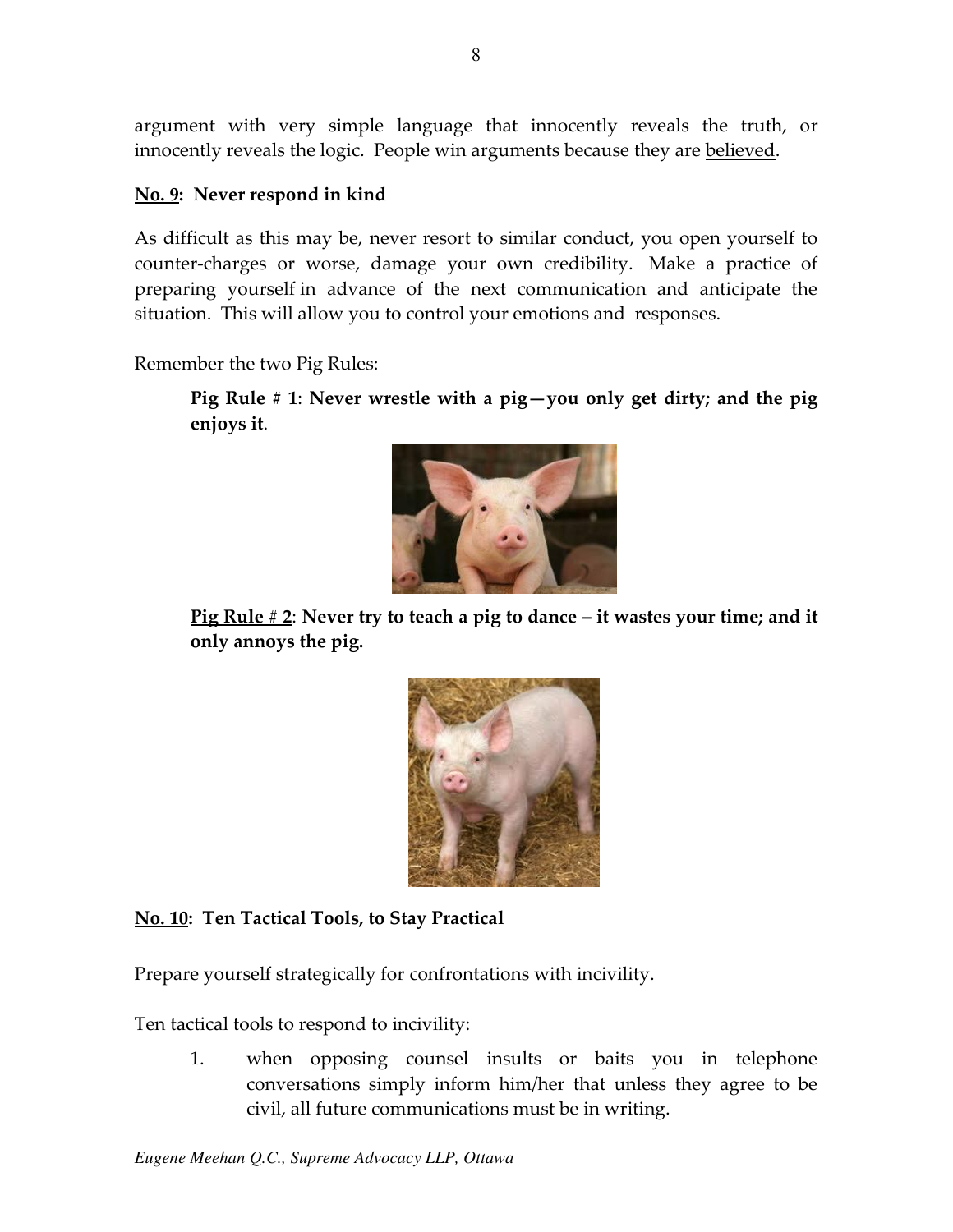- 2. when the other side is constantly interrupting discoveries or crossexams on an affidavit with silly objections, try to create a transcript describing the reasons you are prematurely adjourning until you can get a ruling on the appropriateness of the conduct of opposing counsel. You can also inform opposing counsel that you will be asking for costs.
- 3. when opposing counsel is being needlessly abusive, I just sit back and say, "Go ahead, get it off your chest. When you're finished, I've something to add." **Patience is idling your engine when you feel like stripping your gears.**
- 4. when your opposite number says you don't belong in the practice of law, says you don't know what you are doing, or insults the Law School where you received your degree; exude self-confidence and, with exaggerated humility, say something like "well in your mind you may be right, but I'm here to stay and it's a problem you will have to learn to live with." Your own self-esteem does not depend on affirmation from this person. **Accept that some days you're the statue, and some days you're the pigeon.**
- 5. when a lawyer consistently talks over you, wait until they take a breath, then say: "Listen, let's make a deal: when you're talking, I'll listen and not interrupt; but when I talk, the deal is you too listen and not interrupt." If, when they don't (inevitably) abide by the deal, simply remind them (on the record).
- 6. when a lawyer I know gets shouted over in discoveries her standard response is to say: "Shouting your questions and your responses doesn't give the force of your statement additional weight beyond that of additional noise. Madame Reporter we'll take a 10 minute break so Mr. X may compose himself", and walks out with the client. And the transcript so records.
- 7. another lawyer I know tries to figure out in advance each objection he thinks the other lawyer will make during the discovery/exam-onaffidavit, whether his client is being examined or vice versa, whether the objections are polite or impolite, then types his detailed responses into his laptop, and when the objection comes, he reads it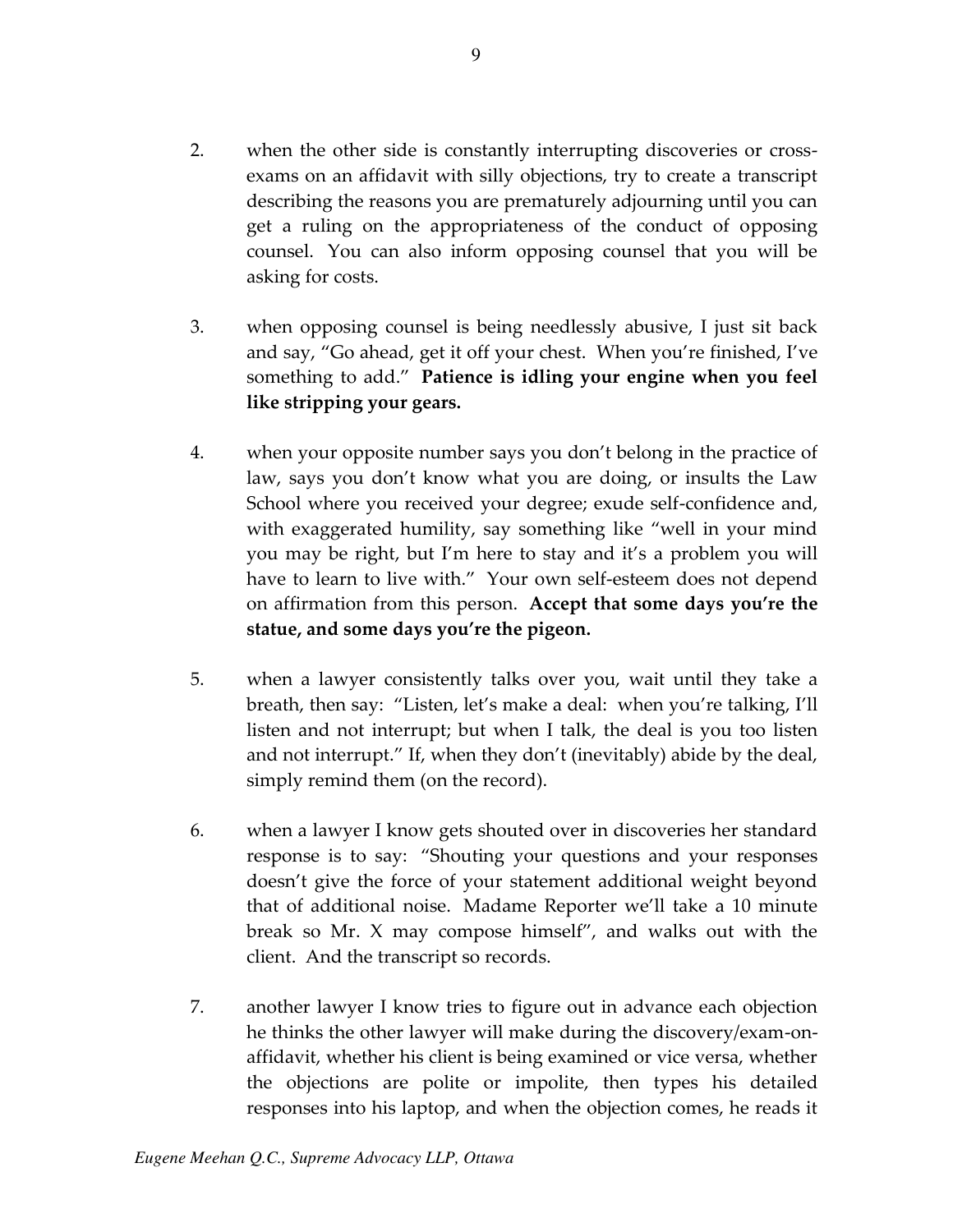into the transcript. When the inevitable motion to produce/answer comes, the transcript always makes him look like a star. When appropriate he asks for costs, sometimes on a personal basis (again, where the behaviour is particularly uncivil and intemperate), and sometimes gets them.

- 8. when you get a letter full of dictated invective, the person sending it to you wants you to be shocked and appalled and respond the same way. Don't. Respond, saying only: "I am in receipt of your letter of [date]." Don't sign it yourself, have your secretary initial it. **A personalized attack letter from an attack-dog lawyer has all the credibility of a disbarred lawyer on a book tour.** Don't join the book tour.
- 9. respond to extreme hostility and baiting (as one Alberta judge did when called a "Motherf\_g b\_\_\_\_" by an accused) with "Lucky guess".
- 10. and last, hope for the opportunity that <u>once</u> in your legal career another lawyer (or perhaps a judge) will say to you: "Mr./Ms. \_\_\_\_, I have read your material and I must tell you I am none the wiser" just so you can respond: "Perhaps, your Honour, but certainly better informed."

#### <span id="page-10-0"></span>**7. Conclusion**

My mother was right, 50 or so years ago, when I was 9 (me, not my mother): "Eugene, if you've nothing nice to say, don't say it". 50 years later, as a strategic response to incivility, it still works.

#### **End Quote**

Nelson Mandela/Carrie Fisher (not clear who):

*"Resentment is like drinking poison, and waiting for the other person to die".*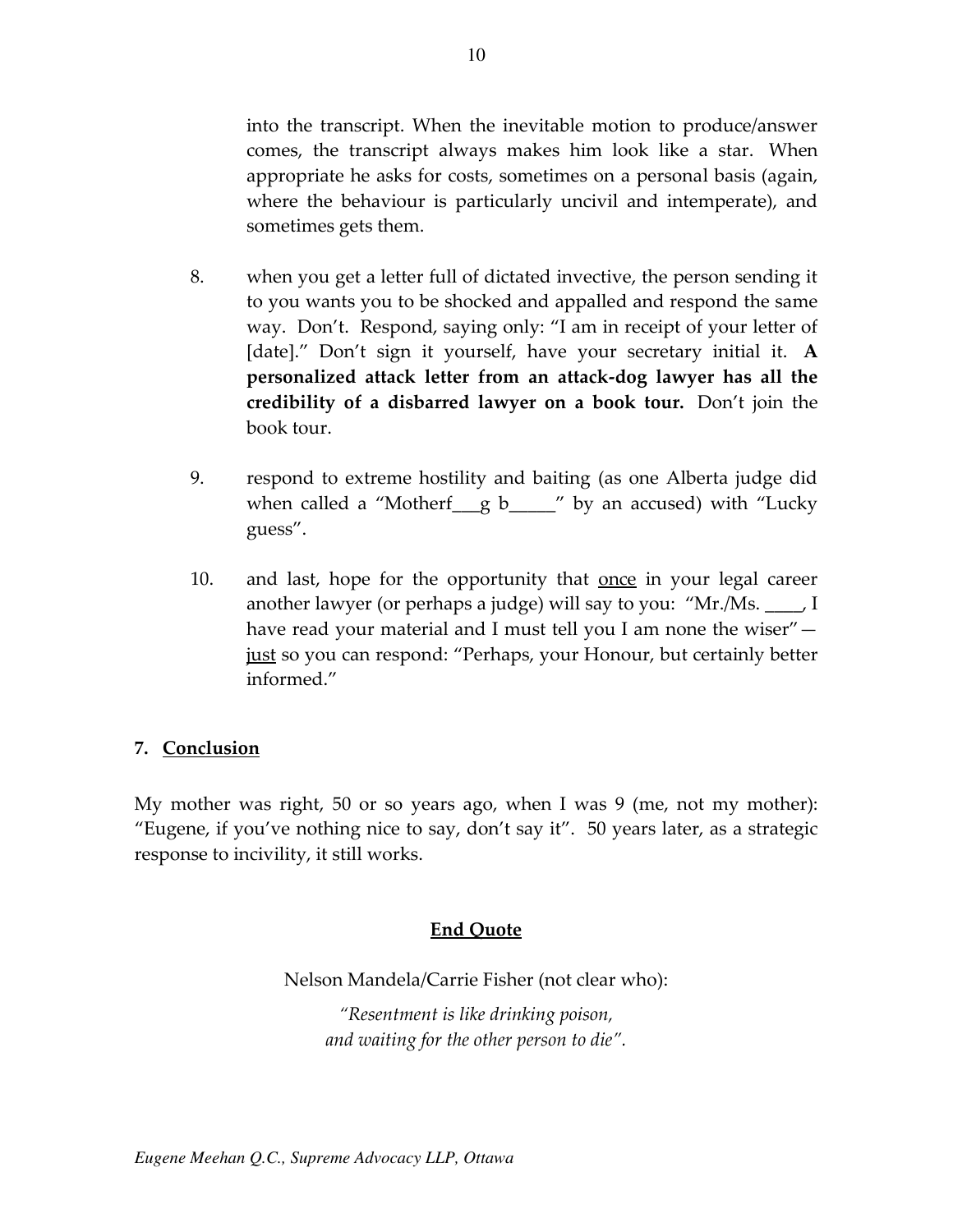## <span id="page-11-0"></span>**8. Addendum**

I received the following practical suggestions from other lawyers by email/letter on the issue of civility that I think is useful to add here, to see how other colleagues have dealt with the problem in a pragmatic way. Reproduced with permission.

**1.** The name of the incivil lawyer below is changed to Mr. Smith:

"I couldn't agree more with your point that civility can be used tactically. It also makes life much more enjoyable not to have to squabble interminably with opposite counsel.

I will always remember Gerry Morin's [later Mr. Justice Morin] piece of advice on civility. I had a fatal accident case years ago where one of my clients was killed while standing on the shoulder of the road by a client whose defence lawyer was my old nemesis Mr. Smith. [He had] sent me a letter telling me my claim was "frivolous and vexatious" and I should consider a "change of venue to Disneyland and a guest appearance on the Gong Show".

I was much younger then with a much lower outrage threshold. What I wasn't going to do to him – Law Society, demand apology yadda, yadda. The day I received the letter I had a call from Tom Conway about another file and I ranted to Tom about the letter and my plans to whack away at the \*. Tom told me the story of a similar letter he had received from the same Mr. Smith – Tom had actually never heard of a lawyer getting the Gong Show AND the Disneyland reference in the same letter – a bit of a badge of honour.

Anyway, Tom had written an excoriating draft letter to Mr. Smith demanding apology, dastardly consequences etc. He took it in to Gerry Morin to review before he sent it out and Gerry ripped the letter in half before Tom's startled eyes. He explained patiently to Tom that was not the way to deal with Mr. Smith. The right way to deal with him and like-minded litigators was to completely ignore the provocative remarks and under no circumstances should you refer to it in writing, or in conversation. Just ignore it as if it never existed and respond politely and professionally to the substantive issues in the letter.

I accepted Gerry's derivative advice and it works like an absolute charm. I never once lost my temper with his eminence or other provocative counsel since then."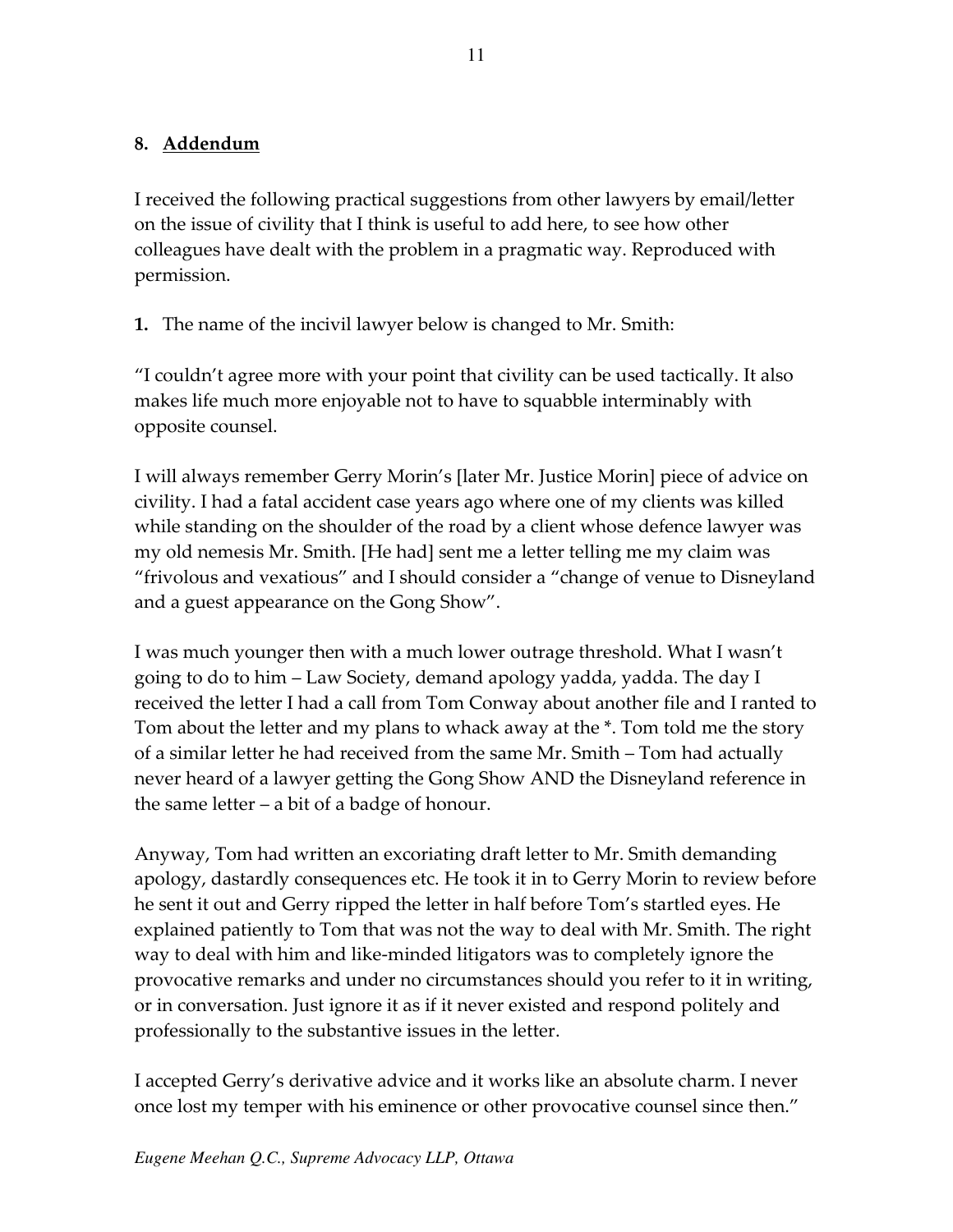**Barry Laushway**, Laushway Law Office, Prescott, Ontario (now deceased).

**2.** "Mr. Laushway's/Gerry Morin's advice reminded me of Fraser Goddard's advice to me in a similar situation. I prepared a sharp riposte to a sneer (in writing) I had received. I showed it to Fraser. He told me that it was a fine answer, and it was probably a good idea to write it. However, I should on no account send it because "you can't win piss-fights with skunks". When I have to expurgate that advice, I just say you can't win fights with skunks. They're stinkers, and you get some on ya. There is a lawyer in Edmonton, quite senior at the bar, who was renowned for his rudeness when I was a junior lawyer. On the phone, he never said good-bye, he just hung up, often in the middle of what his caller was saying. He did builders' liens, so I had the privilege of having many files with him. To remedy the situation, I started being as friendly to him as I could possibly be. I chatted with him in elevators, asked him about his holidays, etc. etc. Before long, he reciprocated quite warmly. And there was no more rudeness. I believe I became the only friend he had, or ever had had, among lawyers with whom he practiced. … I have repeatedly and very self-consciously adopted a similar very friendly demeanour with lawyers who have reputations for being difficult to deal with. Not very many people are nice to them in any given day. It has paid off."

**Elsa Rice, Q.C.,** Scorgie Wilson Rice, Edmonton, Alberta

**3.** "… your paper made me remember the early days (1970s) in San Francisco as a young woman lawyer, a bit sheltered and shy in spite of having graduated from Berkeley. I entered a deposition once and the opposing counsel, after asking if I was the court reporter, tried to kiss my hand. At the time, I found it awkward and weird. I also noted that he did not know how to do that properly (the guy's lips are NOT supposed to actually TOUCH the lady's skin; it is a gesture). If I had known THEN, what I know NOW, I would have halted right there in front of everyone and given him lessons in correct hand-kissing. Over and over. Had I been sufficiently coarse, I could have invited him to kiss my posterior part as well … but then, that would not have been civil, would it? The fact today, at least in my US experience, is that only a minority of lawyers are actually raised with good manners. Dog-eat-dog and jungle survival tactics take over. The goal of many is to win, to wear the other side down with paper. Sadly, lawyers in the federal government do more of this than many others, having deep resources. Oregon is far more gentle than California or New York. We talk about that among ourselves here. One reason is that this is a small state and Portland is a small town. What goes around, comes around. If one gets the reputation of being a jerk, wellmannered opposing counsel will not be inclined to grant favours, such as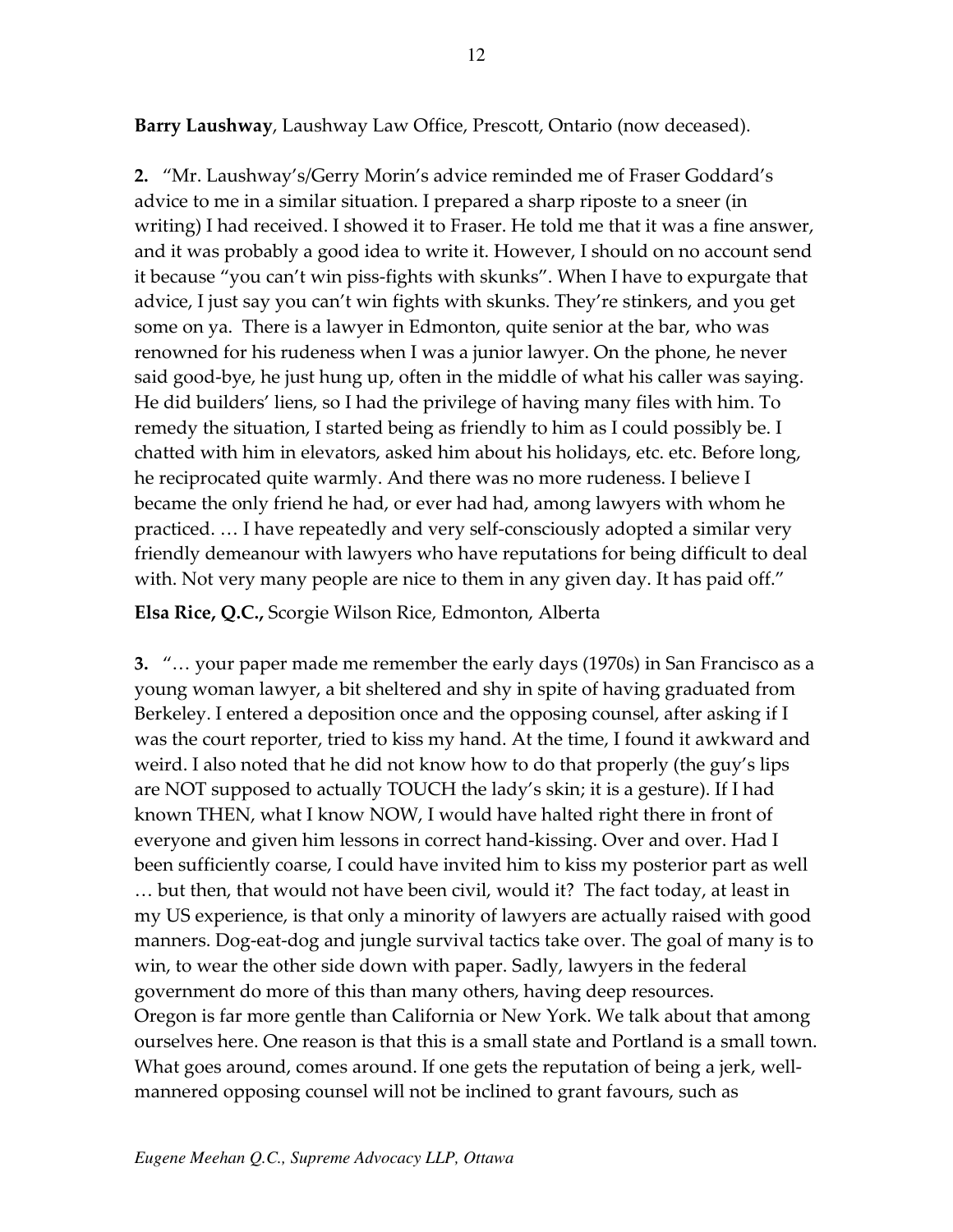stipulated extensions, when requested or needed. One will not get referrals in conflict of interest situations. One will not be sought after by in-house counsel. It is true that the most successful lawyers here follow the rule of civility. To do otherwise demeans the profession and is a disservice to the client, needlessly exacerbating tensions and emotions within the dispute resolution process, and wasting economic resources. Preaching the higher expectation as the norm does have an impact – so that the tactics you describe will be seen for what they are: the unprofessional conduct and rantings of inferior jerks and dweebs who believe they must fall back on such games and foul play in order to "win"."

**Carol A. Emory**, Emory Law Group PC, Portland, Oregon.

**4.** "I am a tax litigation counsel for the Province of BC. As such, I defend tax assessments. Some counsel (usually counsel who are not tax counsel), adopt their client's persona in their initial dealings with me and the client (and hence the lawyer) often harbours a deep anger at the tax authority. These lawyers begin their litigation by taking strong positions on timing and rules of court and use strong and often intemperate language in their letters and telephone communications. I do not respond in kind but maintain a calm and civil approach. This invariably has the effect, as Barry Laushway's story suggests, of neutralizing the counsel's approach. In fact, a few such counsel have become outright sycophantic."

**Hunter Gordon**, Sales Tax Lawyer, Victoria, BC

**5.** "I am an associate with Laurie Allen and she is a huge proponent of the civility strategy. It is amazing how a civil response completely disarms a boorish adversary. Laurie is a master of the technique."

**Gay M. Benns**, Moe, Hannah & McNeill LLP, Calgary, Alberta.

**6.** "I agree with your assertion that I don't need to seek validation from opposing counsel. To thine own self be true. Law is a funny thing, with many people who seem to be insecure in their place in the universe, and lawyers often tend to see everything as a competition. I was reminded of this (and of the value of not joining the party) at a bar dinner several years ago. There is an annual dinner where the articling students are introduced to the Bar. The repartee often takes the form of taking shots at each other. In other cases it takes the form of rather merciless teasing of the students (which is a particularly bad form of predation on the weak, in my view). Not that it is offensive in any way, because it is restrained, but there are times it just strikes me as genteel name-calling. Without really thinking about it, I adopted a rather self deprecatory approach, telling some funny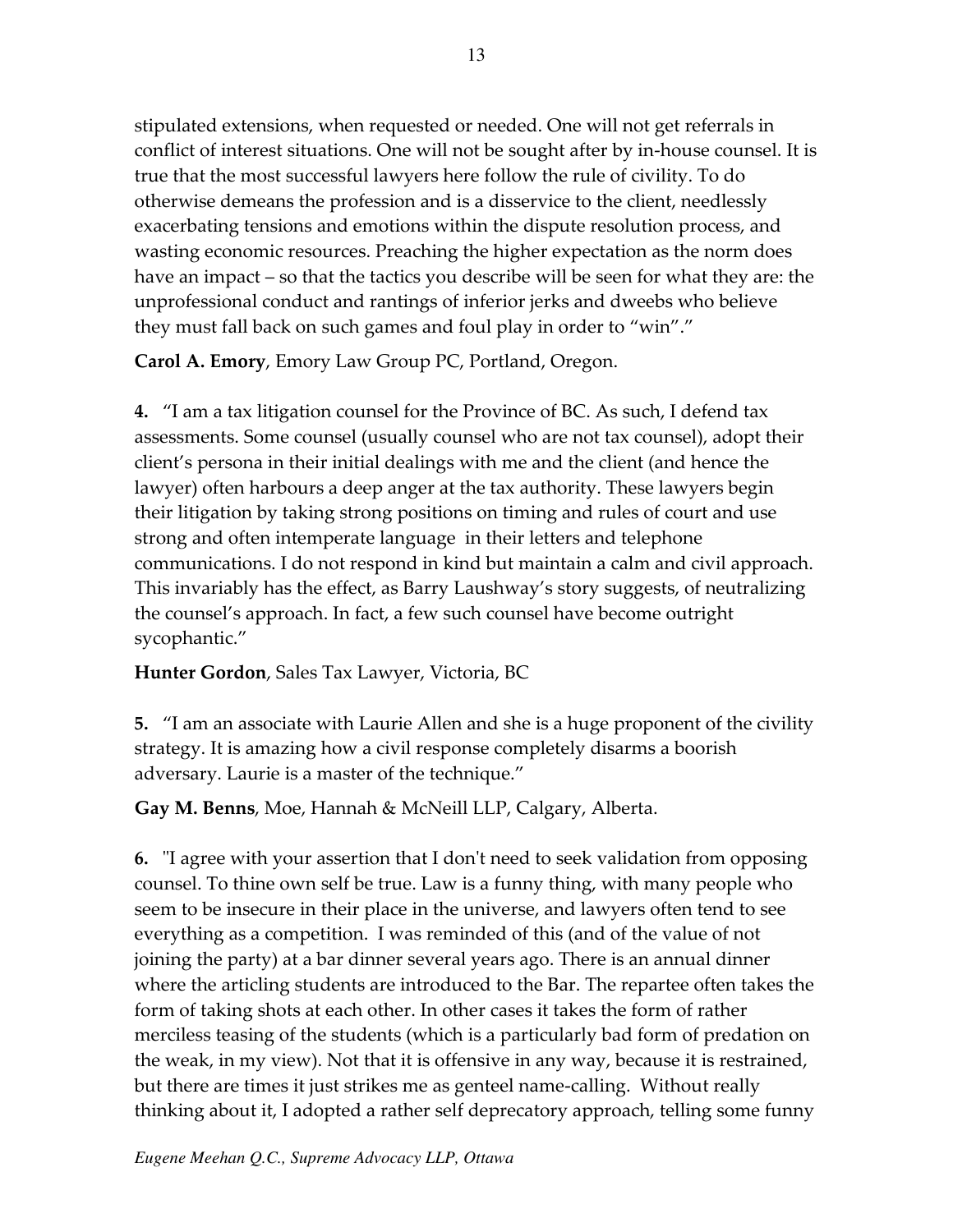stories on myself, and then introduced my student, by giving him a pat on the back. Never really thinking about it, I was surprised afterward when one of my partners approached me and told me that the female members of the bar had almost uniformly remarked on the fact that I was the only speaker who hadn't taken the time at the podium to take a shot at someone else."

**Kim Anderson**, B.C. Ministry of Attorney General, Victoria, B.C.

**7.** "Barry's story reminds me of a lawyer's response I saw years ago (not sent to me or my firm), written in answer to a provocative, uncivil letter from another lawyer. On expensive letterhead, after all the usual formal date, name, address, re: lines, it succinctly stated: "Well, excuuuussssse me…" Signed off with "yours very truly"."

**Elisabeth Sachs**, Barrister & Solicitor, Orangeville, Ontario.

**8.** "I have a note stuck to the window ledge next to my computer to remind me that a thoughtful response is always better than a reaction. This was pasted there after hearing a quote attributed to Melody Beattie: "Much of what we react to is nonsense"."

**Laurie Gordon**, L.M. Gordon Law Office, Nanton, Alberta.

**9.** "Lawyers should note that they meet other lawyers on the way up and on the way down. … you meet other lawyers and must be able to negotiate with them at all times. … since 98% to 99% of most lawsuits get settled without going to Court, it is especially important to keep good lines of reasonable communications open."

**Emanuel Sonnenschein**, Q.C., Sonnenschein Law Office, Saskatoon, Saskatchewan.

**10.** "I am old enough to remember the day when an older lawyer with much senior experience who was opposing me on an estate matter, and addressing me as Mrs. V. (as I was then known) kindly, and ever so politely, pointed out several errors I had made in an estate matter, that would have been to my client's detriment. He did it so diplomatically that it took me some minutes to figure out that he was actually pointing out my mistakes to me so I could fix them, instead of taking advantage of me and them. This, I understand was his duty then and still is our duty today. But do you think anyone today ever points out his or her opponent's errors?"

**Nadia Senyk**, Corporate Counsel, Canadian Red Cross, Ottawa, Ontario.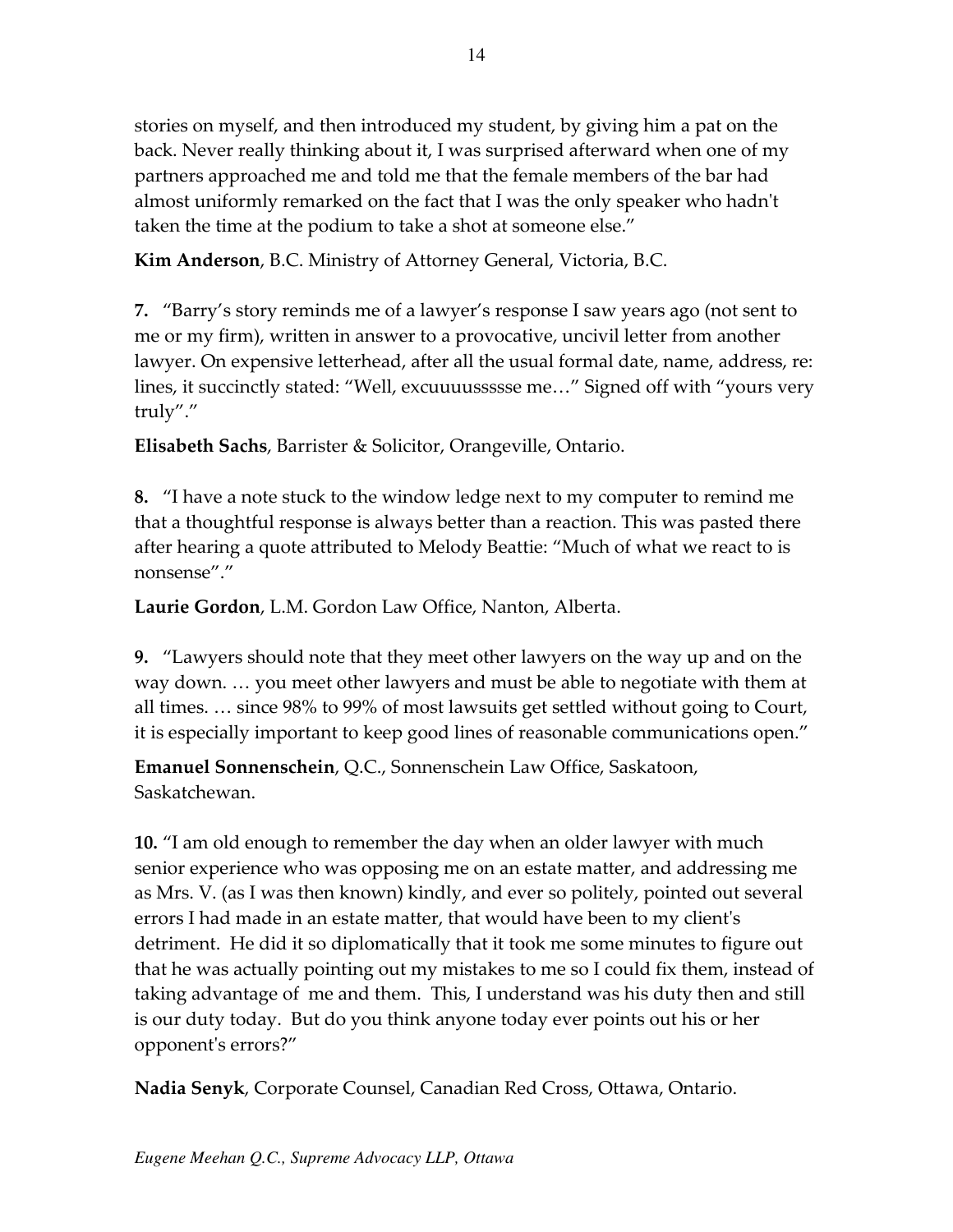**11.** "I read Barry Laushway's story with interest. Over the course of my 24 years of practising law, I have been told to "shut up" by counsel considerably senior to me and called a communist on a couple of other occasions. I learned to smile (only when on the phone, as I agree with Mr. Justice Morin's advice to show no reaction) and take comfort that counsel has no persuasive logic or reasoning to rely upon. Without exception, those cases resolved favourably for my client. When confronted by rude behaviour, I remind myself that discourteous behaviour conveys weakness and fear. Civility conveys strength and confidence."

**Dale K. Beck**, Provincial Mediation Board and Office of Residential Tenancies, Regina, Saskatchewan.

**12.** "It was great to read Barry's story, which I remember well because I really took Gerry's advice to heart. His was one of the best mentoring tips I received in my early days of practice. I have tried, not always successfully I confess, to follow his advice every day of my professional life since. It is no coincidence, I'm sure, that the very same advice made the very same impact on Barry. I estimate that my exchange with Gerry years ago took less than two minutes, but here his advice shows up again a dozen years later and is disseminated by you to an even larger audience. What I have noticed over the years about practitioners like Gerry and Barry is that, by refusing to take the bait and by maintaining high standards of civility and professionalism, they become the tide that lifts all boats. One cannot help but respond in kind when ambushed by unrestrained, uncompromising civility. A postscript: The ways of "Mr. Smith" eventually caught up to him. He later resigned from the profession. No one was sad to see him go. A needless ending for him. Ironically, "Mr. Smith" and his demise are a cautionary tale to those of us who occasionally draft scathing rebuttals to imagined adversaries: remember the advice of Gerry Morin and the end of "Mr. Smith", and toss the angry intended missives into the blue box where they belong."

**Tom Conway**, Cavanagh Williams Conway Baxter, LLP, Ottawa.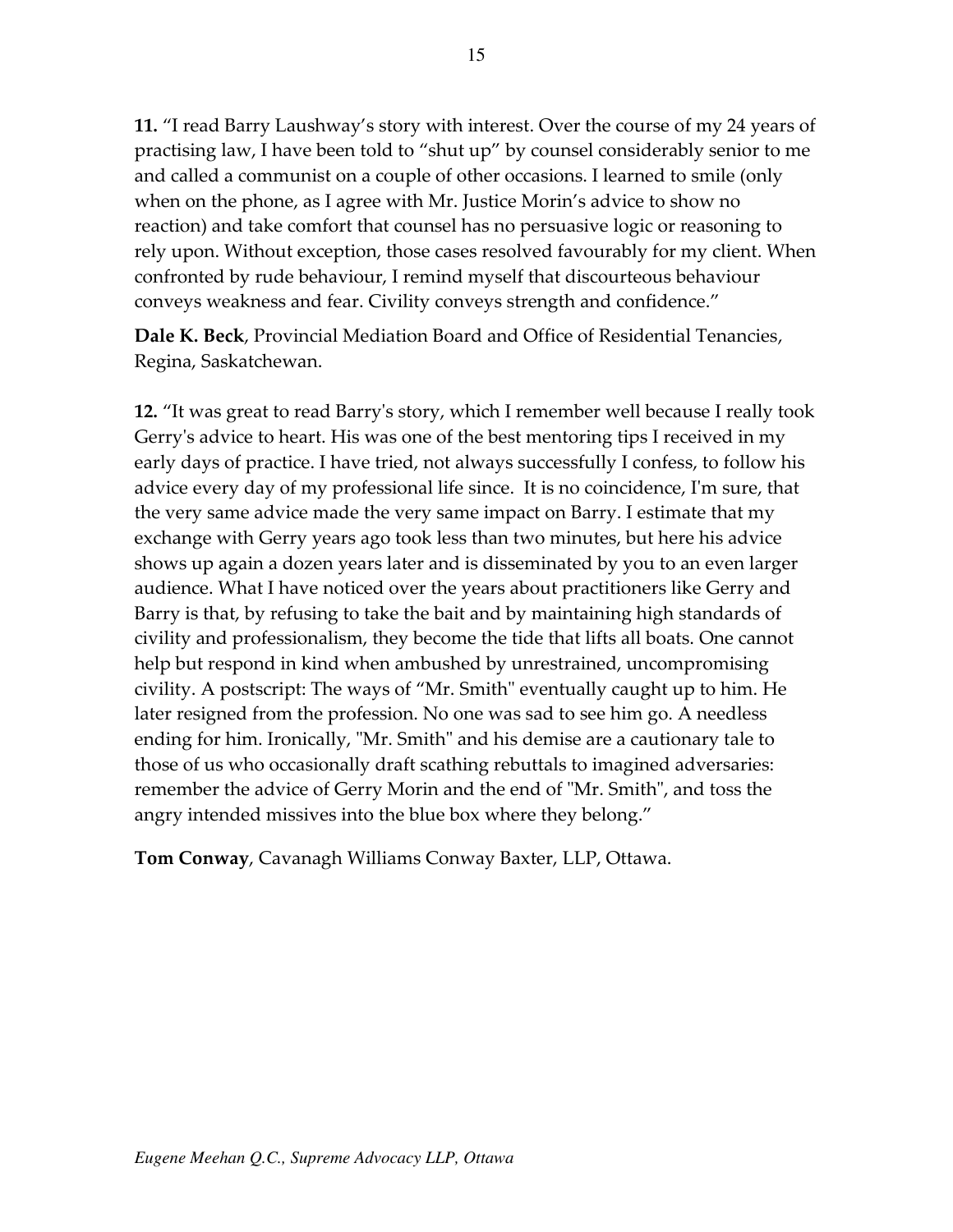#### <span id="page-16-0"></span>**9. Select Bibliography**

Chris Hannay, *Civility: It's the Glue that Holds Society Together*, The Globe and Mail, July 12, 2013

Omar Ha-Redeye, *Civility is an Innate Part of Our Biology,* SLAW, July 7, 2013

Yamri Taddese, *LSUC Expanding Civility Protocol to Tribunals,* Law Times, May 6, 2013

Jacquie Miller, *A New App Allows You to Send that Message to all the Inconsiderate Boors in your Life*, Ottawa Citizen, June 20, 2013

G.M. Filisko*, You're Out of Order! Dealing with the Costs of Incivility in the Legal Profession*, ABA Journal, Jan 1, 2013

Christine Porath & Christine Pearson, *The Price of Incivility,* Harvard Business Review, The Magazine, January-February 2013

*Dealing with Jerks – What Goes Around Comes Around; and Ten Tips For Dealing With Jerks*. ABA Section of Litigation, Fall 2011, pp. 19-20, and back page.

Nora Rock, *The Claims Consequences of Lawyer Incivility*, LAWPRO Magazine, Fall 2011.

Edward Greenspan & David Roebuck, *The Horrible Crime of Incivility*. Globe and Mail, Aug. 2, 2011.

Charles Gillis, *The Benefits Of Not Being a Smug Lawyer.* Canadian Lawyer (on-line version), April 8, 2011.

Law Society of Upper Canada, *Civility*, Ontario Reports, Nov. 19, 2010 (4 pp.).

Alice Woolley, *Does Civility Matter?* (2008) 46 Osgoode Hall L.J. 175.

(Justice) Carole Curtis, *How to Handle Difficult Clients,* Law Practice, July/Aug. 2010 pp. 40- 42.

Jennifer Baic, *The Difficult Client,* OTLA The Litigator, June 2010, pp. 77-78.

Mark Hunter, *Ever Notice That People Do Business With People They Like?* SLAW, July 19, 2010.

Dan Pinnington & Norman J. MacInnes, *What GoesAround Comes Around: The Importance of Being Civil.* OTLA The Litigator, June 2010, pp. 63-65.

Leo Singer, *Civil Unrest? Drawing the Line Between Vigorous Advocacy and Just Plain Rudeness*. CBA, The National, April–May, 2010 pp. 27-31.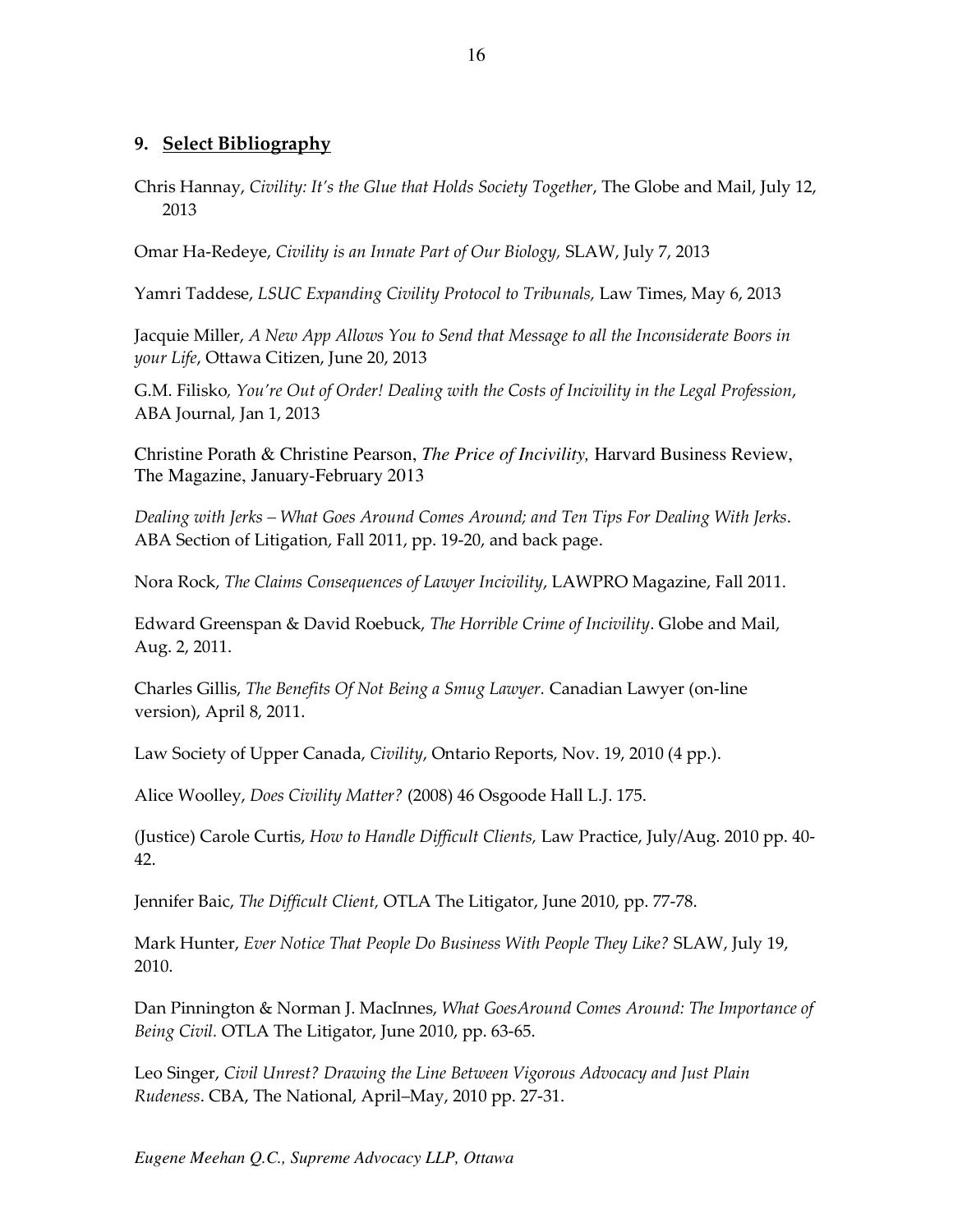Jeff Gray, *Will Making Lawyers Civil Make Them Soft?* Globe and Mail, June 8, 2010.

Thomas Claridge, *Treasurer's Incivility Report.* Lawyers Weekly, June 11, 2010.

Thomas Claridge, *Incivility Report tabled.* Lawyers Weekly, June 11, 2010.

The Advocates' Society, *Principles of Civility for Advocates*, (www.advsoc.on.ca).

Sandra Day O'Connor, *Professionalism*, 76 Washington University Law Quarterly Spring 1998 (wysiwyg://63/http://www.wulaw.wustl.edu/WULQ/76-1/761-02.html).

Michael Eizenga, *Citizenship in the Legal Profession: Civility as an Instrumental Value in Self-Governance*, Civility in the Legal Profession Conference, Advocates Society October 31, 2000.

R. Terri Mandel, *Beyond Zealous Advocacy: Harassment and its Remedies*, Bench & Bar of Minnesota, April/May 1999. (http://www2.mnbar.org/benchandbar/1999/apr99/harassment.html).

David Gambrill, *Lawyer dinged with costs for uncivil conduct*, Law Times February 3, 2003 (page 1-2).

Stephen L. Carter, *Just Be Nice*, Yale Alumni Magazine May 1998. (http://www.yalealumnimagazine.com/issues/98\_05/Stephen\_Carter.html).

Robert W. Ritchie, *Civility in the Practice of Law: Must We Be "Rambos" to Be Effective?*  Bencher's Advisory, August 1998.

Justice Francois Rolland, *Quebec Superior Court, Manners May Count More in Ottawa, Where Diplomacy Rules*. Lawyers Weekly, December 14, 2012

David W. Scott Q.C., *Relations between Trial Lawyers: A Code of Civility*, County of Carleton Law Association, Chateau Montebello, Quebec, November 3-4, 2000 (Civil Litigation Updated 2000).

Ronald G. Slaght, Q.C., *Whatever Happened to Civility?*, The Advocates' Brief, Vol. 11, No. 10, July/August 2000.

*Standards of Civility*, New York Law Journal. (http://www6.law.com/ny/links/standard.html).

Gerry Spence*, How to Argue and Win Every Time: At Home, at Work, in Court, Everywhere, Every Day,* St. Martin's Press, (May, 1996).

John Simonett, *Keep Justice Civil*, Trial, pg. 48 (July 2003).